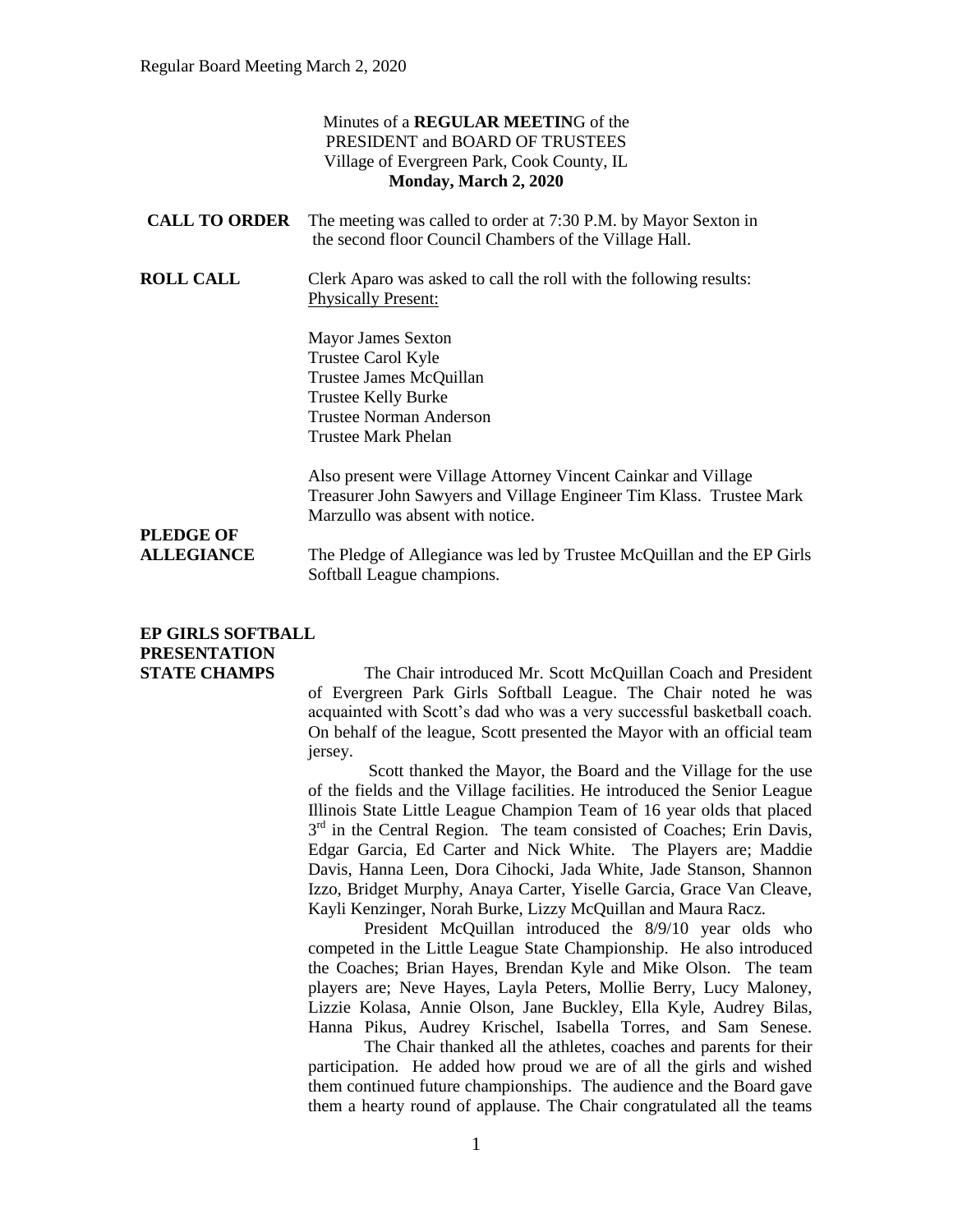and absolved them from any homework tonight and dismissed them from the rest of tonight's meeting. He encouraged the parents to take them to Oberweis or Pappy's for a celebratory treat.

# **OPEN PUBLIC**

**FORUM** The Chair made the following announcements:

- 1. The Chair noted Dan Maloney in the audience who is running for judge in the March 17, 2020 primary election.
- 2. Big thank you and congratulations to Glenn Pniewski, Youth Director, Pyeisha Allen and Rec. Department, Brianna Mooney for the first FantaSci Fest held at the Senior Center. The Chair read a portion of a letter from a young resident thanking the Village for this unique event. She stated she attended not knowing anyone and by the end of the day made some new friends.
- 3. Free Income Tax preparation is provided by Office of Citizens Services Monday thru Friday, call OCS for an appointment.
- 4. A theatrical play of "*Two Noisy Knights"* will be presented by the Recreation Department's Candlelight Theater at the Senior Center on March 7, 2020.
- 5. Friday March, 20, 2020 the Fraternal Order of Police, EP Lodge No. 27 will host a Fish and Sports Show from 7:00 p.m. to 11:00 p.m. at Bourbon Street. Advance tickets can be purchased at the Evergreen Park Police Department.
- 6. Lions Club will host its  $67<sup>th</sup>$  Annual Pancake breakfast on Saturday, March 28, 2020 at the Evergreen Park High School from 7 a.m. to noon. Adults \$5.00 and children under 12 are \$2.00.
- 7. MARCH4 MEG 5K Run/Walk is Saturday, March 28, 2020 from 10 a.m. to 11:15 a.m. at Klein Park.
- 8. Green yard waste pick up will begin on Monday, April 6, 2020.
- 9. St. Bernadette Parish will host a Lenten Fish Fry in O'Brien Hall on Friday, April 3, 2020 from 4 pm-7pm.
- 10. Saturday, April 4, 2020 the Annual Family Easter Happenings will be held at the Community Center from 10:00 a.m. to 11:30 a.m.
- 11. St. Bernadette will host the Dueling Piano event at O'Brien Hall on Saturday, April 18, 2020 from 6:00 p.m. to 11:30 p.m.
- 12. Senior Council hosts "Memories to Go" Village wide garage sale at Yukich Fields on Saturday, May 2, 2020 from 9 a.m. to 2 p.m. Call OCS at 422-8776 for more information.
- 13. On Friday, July 3, 2020 the  $66<sup>th</sup>$  annual Evergreen Park Independence Day Parade will begin at 6:30 p.m. with fireworks to follow at Duffy Park. The fireworks rain date is Sunday, July 5, 2020.

#### **OPEN PUBLIC** NONE.

# **REGULAR**

**AGENDA Motion by Trustee Phelan second by Trustee Anderson to waive the** reading of the minutes of the February 17, 2020 Regular Meeting of the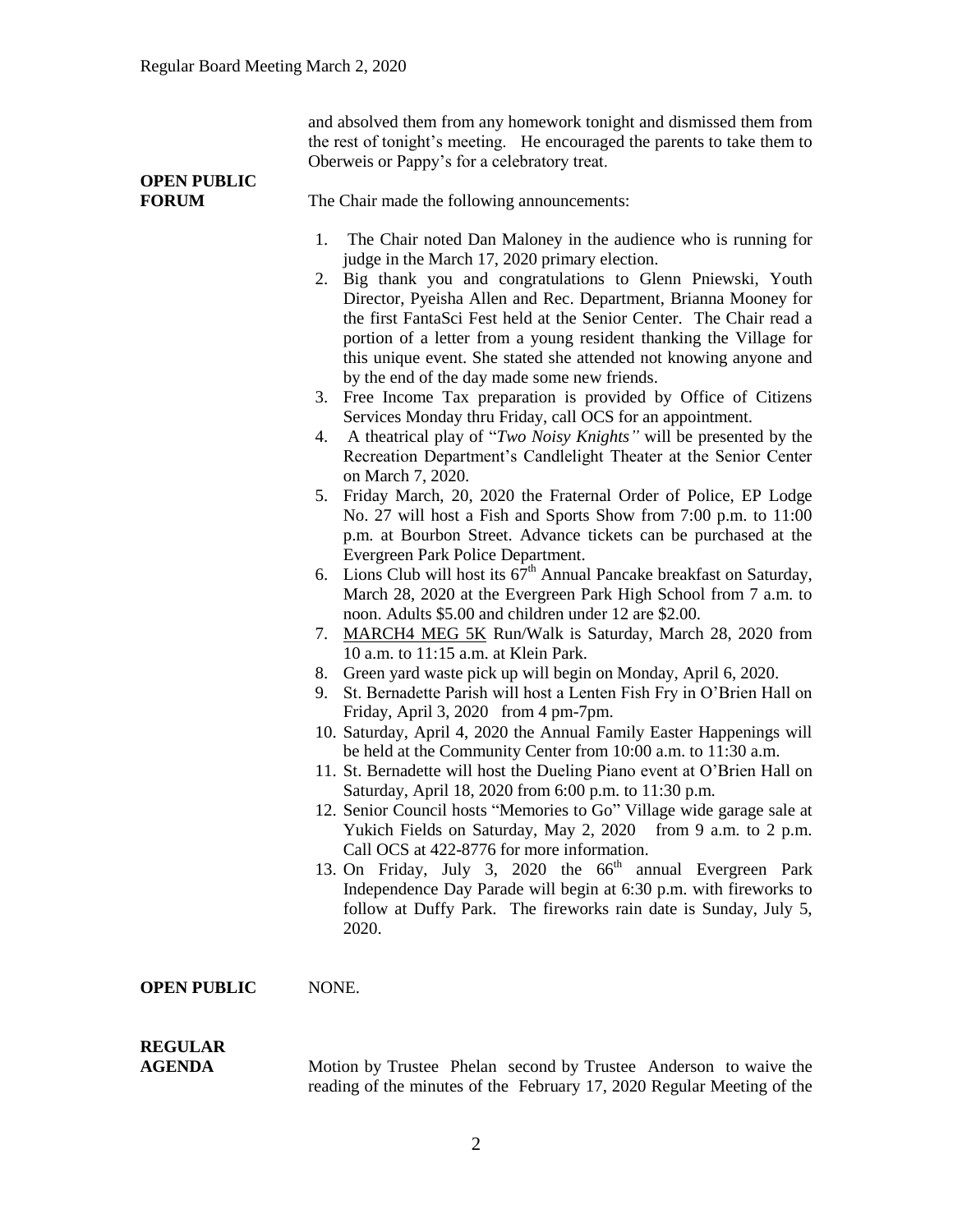President and Board of Trustees and approved as presented was passed by unanimous voice vote and so ordered by the Chair.

### **RESOLUTION**

**NO. 9-2020** Motion by Trustee McQuillan second by Trustee Burke to approve **Resolution NO. 9-2020** with expenditures of the General Corporate Fund of \$ 695,799.40 and Water Management Fund in the amount of \$  $39,569.66$  and the  $95<sup>th</sup>$  Street TIF  $\frac{5}{9}$  3,900.00 and the Capital Improvement Fund \$ 6,845.76 and the Street Bond Fund, \$ 24,750.00 for a total of \$ 770,864.82. Upon roll call, voting YES: Trustees Kyle, McQuillan, Burke, Anderson and Phelan; voting NO: NONE. The motion was passed and so ordered by the Chair.

## **BUSINESS**

**CERTIFICATES** Motion by Trustee McQuillan second by Trustee Kyle to approve the business license application for **WHITENING CLINIC** to conduct an office for an instructional, self-administered teeth whitening system located at 3830 W. 95<sup>th</sup> Street, Suite 101. Upon roll call, voting YES: Trustees McQuillan, Burke, Anderson, Phelan and Kyle; voting NO: NONE. The motion was passed and so ordered by the Chair.

> Motion by Trustee Kyle second by Trustee Phelan to approve the business license application for **DOLLAR PLUS** to conduct a dollar store located at 8734 S. Kedzie Avenue. Upon roll call, voting YES: Trustees Burke, Anderson, Phelan, Kyle and McQuillan; voting NO: NONE. The motion was passed and so ordered by the Chair.

### **RESOLUTION**

**NO. 3-2020** Motion by Trustee Phelan second by Trustee Anderson to approve **RESOLUTION NO. 3-2020, "A RESOLUTION OF THE VILLAGE OF EVERGREEN PARK APPROVING A GRANT APPLICATION FOR THE 2020 COOK COUNTY COMMUNITY DEVELOPMENT BLOCK GRANT PROGRAM."** The Chair noted the project is the 2021 CDBG Sewer Lining in the amount of \$318,000. Upon roll call, voting YES: Trustees Anderson, Phelan, Kyle, McQuillan and Burke; voting NO: NONE. The motion was passed and so ordered by the Chair.

**VEHICLE**

**SALE** Motion by Trustee McQuillan second by Trustee Kyle to approve the request from Building Inspector Geoffrey Layhe to sell a 2004 Chevy Impala # 314019. Upon roll call, voting YES: Trustees Phelan, Kyle, McQuillan, Burke and Anderson; voting NO: NONE. The motion was passed and so ordered by the Chair.

#### **ENGINEER'S REPORT** Tim Klass had no report.

#### **ATTORNEY REPORT** The Attorney had no report.

**DEPT HEADS** None.